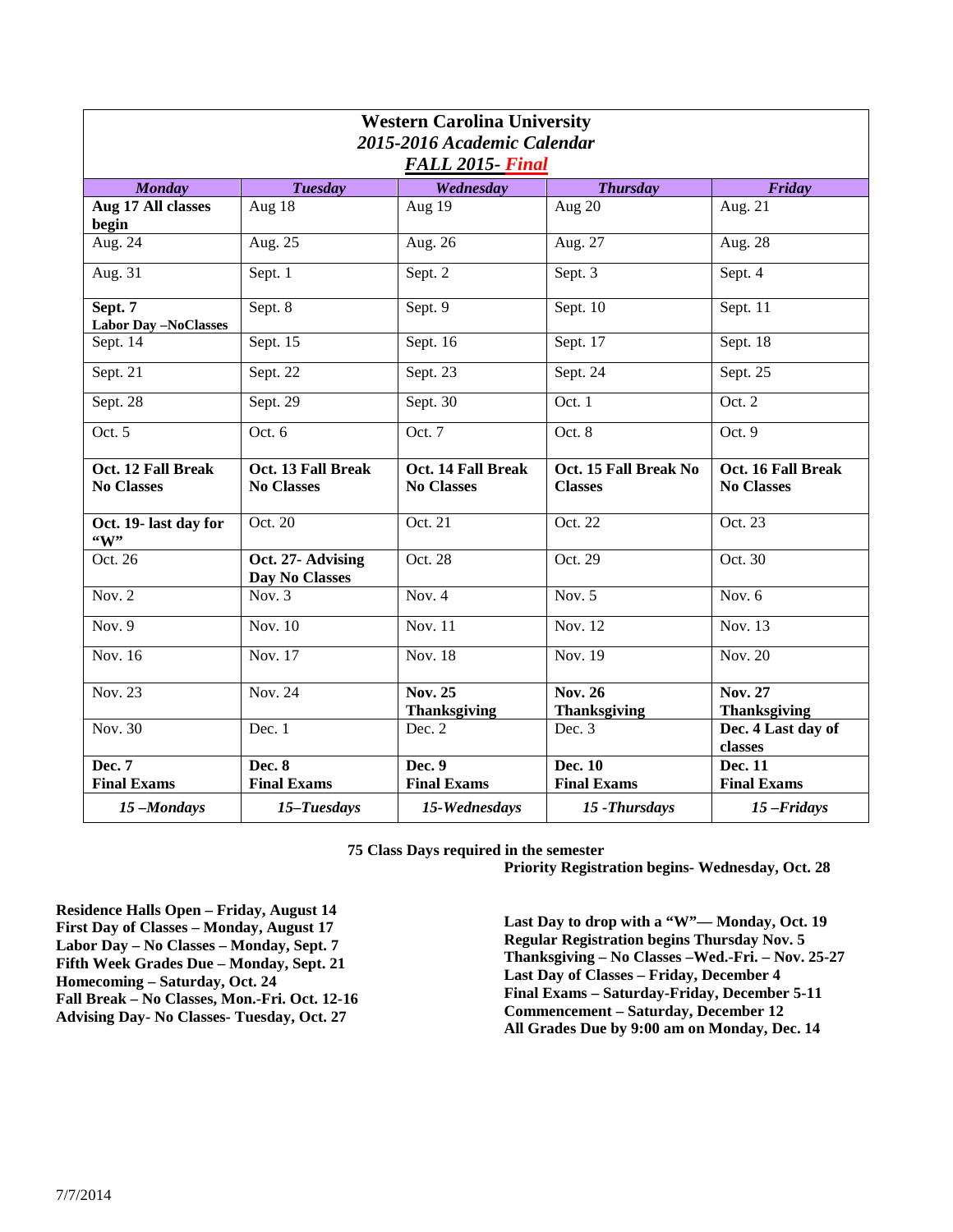| <b>Western Carolina University</b><br><b>Academic Calendar</b><br><b>SPRING 2016-Final</b> |                                            |                                            |                                             |                                             |  |  |
|--------------------------------------------------------------------------------------------|--------------------------------------------|--------------------------------------------|---------------------------------------------|---------------------------------------------|--|--|
| <b>Monday</b>                                                                              | <b>Tuesday</b>                             | Wednesday                                  | <b>Thursday</b>                             | Friday                                      |  |  |
|                                                                                            |                                            |                                            | <b>Jan. 7 Orientation</b><br>& Registration | Jan. 8 Orientation &<br><b>Registration</b> |  |  |
| Jan. 11 All classes<br>begin                                                               | Jan. $12$                                  | Jan.13                                     | Jan. 14                                     | Jan. 15                                     |  |  |
| Jan. 18-<br><b>MLK Holiday -</b><br><b>No Classes</b>                                      | Jan. 19                                    | Jan. 20                                    | Jan. $21$                                   | Jan. 22                                     |  |  |
| Jan. 25                                                                                    | Jan. 26                                    | Jan. 27                                    | Jan. 28                                     | Jan. 29                                     |  |  |
| Feb. 1                                                                                     | Feb. 2                                     | Feb. 3                                     | Feb. 4                                      | Feb. 5                                      |  |  |
| Feb. 8                                                                                     | Feb.9                                      | $\overline{\text{Feb}.10}$                 | Feb. 11                                     | Feb. 12                                     |  |  |
| Feb. 15                                                                                    | Feb. 16                                    | Feb. 17                                    | Feb. 18                                     | Feb. 19                                     |  |  |
| Feb. 22                                                                                    | Feb. 23                                    | Feb. 24 No Classes                         | Feb. 25 No Classes                          | Feb. 26 No Classes                          |  |  |
| Feb. 29                                                                                    | Mar. 1                                     | Mar. 2                                     | Mar. $3$                                    | Mar. 4                                      |  |  |
| Mar. 7                                                                                     | Mar. 8 Advising Day<br><b>No Classes</b>   | Mar. 9                                     | Mar. 10                                     | Mar. 11                                     |  |  |
| Mar. 14                                                                                    | Mar. 15                                    | Mar. 16                                    | Mar. 17 Last Day<br>for "W"                 | <b>Mar.</b> 18                              |  |  |
| Mar. 21-Spring<br><b>Break No Classes</b>                                                  | Mar. 22- Spring<br><b>Break No Classes</b> | Mar. 23- Spring<br><b>Break No Classes</b> | Mar. 24- Spring<br><b>Break No Classes</b>  | Mar. 25- Spring<br><b>Break No Classes</b>  |  |  |
| <b>Mar. 28</b>                                                                             | Mar. 29                                    | Mar. 30                                    | Mar. 31                                     | Apr. 1                                      |  |  |
| Apr. 4                                                                                     | Apr. 5                                     | Apr. $6$                                   | Apr. 7                                      | Apr. 8                                      |  |  |
| Apr. 11                                                                                    | Apr. 12                                    | Apr. $1\overline{3}$                       | Apr. 14                                     | Apr. 15                                     |  |  |
| Apr. 18                                                                                    | Apr. 19                                    | Apr. $20$                                  | Apr. 21                                     | Apr. 22                                     |  |  |
| Apr. 25                                                                                    | Apr. 26                                    | Apr. 27                                    | Apr. 28                                     | Apr. 29                                     |  |  |
| May 2- Final Exams                                                                         | May 3- Final Exams                         | <b>May 4- Final Exams</b>                  | <b>May 5- Final Exams</b>                   | May 6- Final Exams                          |  |  |
| 15-Mondays                                                                                 | 15-Tuesdays                                | 15-Wednesdays                              | 15-Thursdays                                | 15-Fridays                                  |  |  |

**75 Class Days required in the semester**

**Residence Halls Open – Friday, January 8 Orientation – Thursday-Friday, January 7-8 First Day of Classes – Monday, January 11 Martin Luther King Holiday - Monday, January 18 Fifth Week Grades Due – Monday, February 15 No Classes-Wednesday-Friday, Feb. 24-26 Advising Day—No Classes—Tuesday, Mar. 8 Priority Registration begins-Wednesday, Mar. 9**

**Regular Registration begins- Monday, Mar. 14 Last Day to drop with a "W" – Thursday, Mar. 17 Spring Break –Monday-Friday, Mar. 21-25 Last Day of Classes – Friday, April 29 Final Exams – Saturday-Friday, April 30-May 6 Commencement (graduate) – Friday, May 6 Commencement (undergraduate) – Sat., May 7 All Grades Due by 10 AM on Monday, May 9**